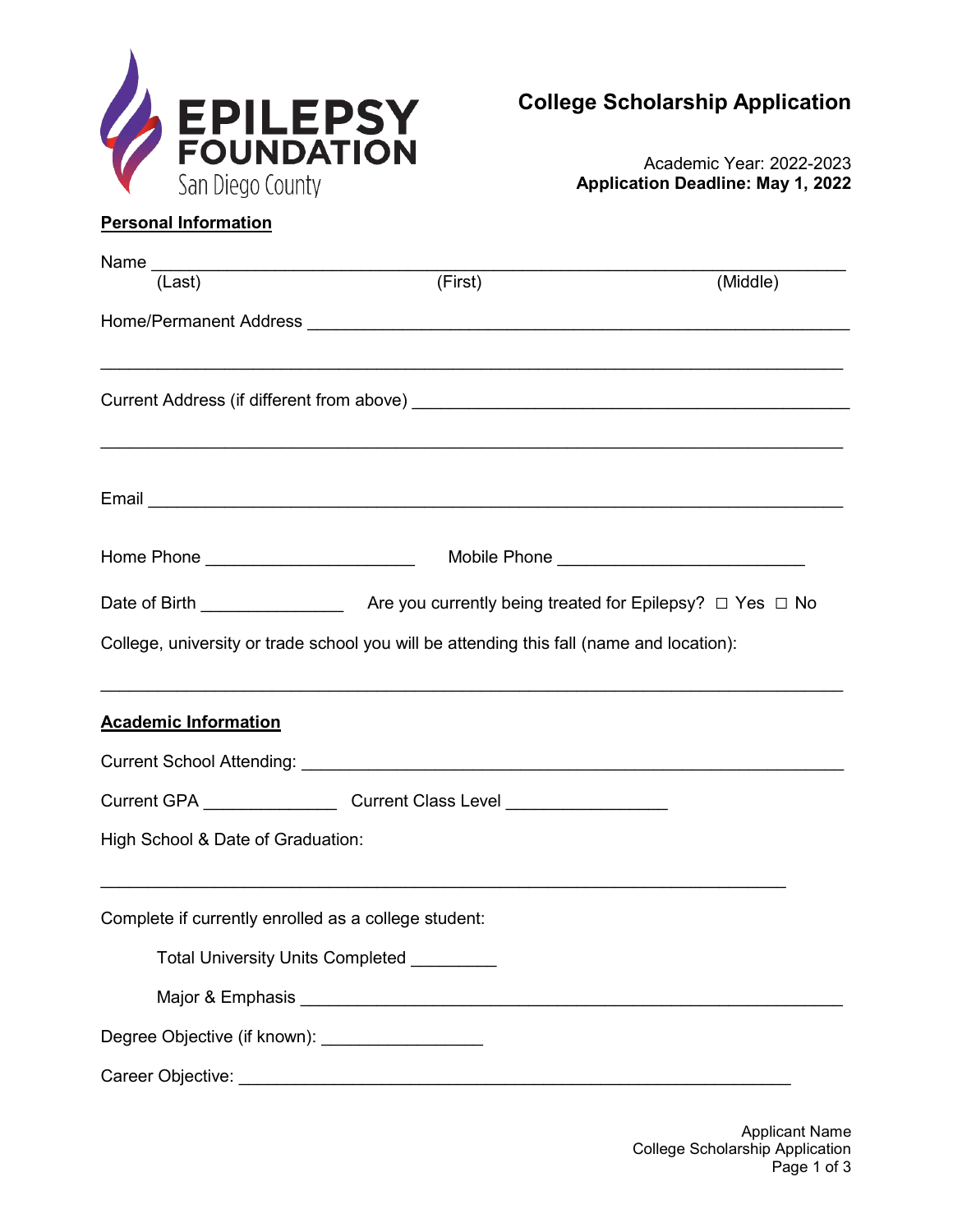## Please list all schools attended after high school graduation (if any):

| School & Location | Major/Degree | Dates Attended |
|-------------------|--------------|----------------|
|                   |              |                |
|                   |              |                |
|                   |              |                |
|                   |              |                |
|                   |              |                |
|                   |              |                |

### **Community Service and Volunteer Experience** (1/2 page typed)

Please list community service and volunteer experience, including name and location of the group/agency, dates and details of your work. Why did you choose to participate with the listed organization(s) and how were you impacted by the experience(s)?

### **Academic Achievements** (1/2 page typed)

Please list any academic achievements and/or awards you have received. From your academic achievements, what are you most proud of and how has it inspired you to pursue more education?

### **Statement of Eligibility** (one page typed)

Why should you be awarded a scholarship from the Epilepsy Foundation of San Diego County? Include life experiences and describe how they have affected your attitudes, abilities, career plans and future goals.

#### **Statement of Financial Need**

How will a scholarship from the Epilepsy Foundation of San Diego County help you financially? Please list a proposed school budget, including:

- -Estimated cost of attendance
- -Estimated living expenses
- -Estimated cost of books and other learning tools

Then, list your anticipated sources of financial support, which may include your personal income, family support, Federal Student Aid (FAFSA) and other government support, scholarships, student loans, and any other plans for budgeting your education costs.

### **Please review the checklist below to confirm you have completed your application.**

I hereby declare that the information provided herein and attached is correct to the best of my knowledge.

Signature **Example 2018** 

Date \_\_\_\_\_\_\_\_\_\_\_\_\_\_\_\_\_\_\_\_\_\_\_\_